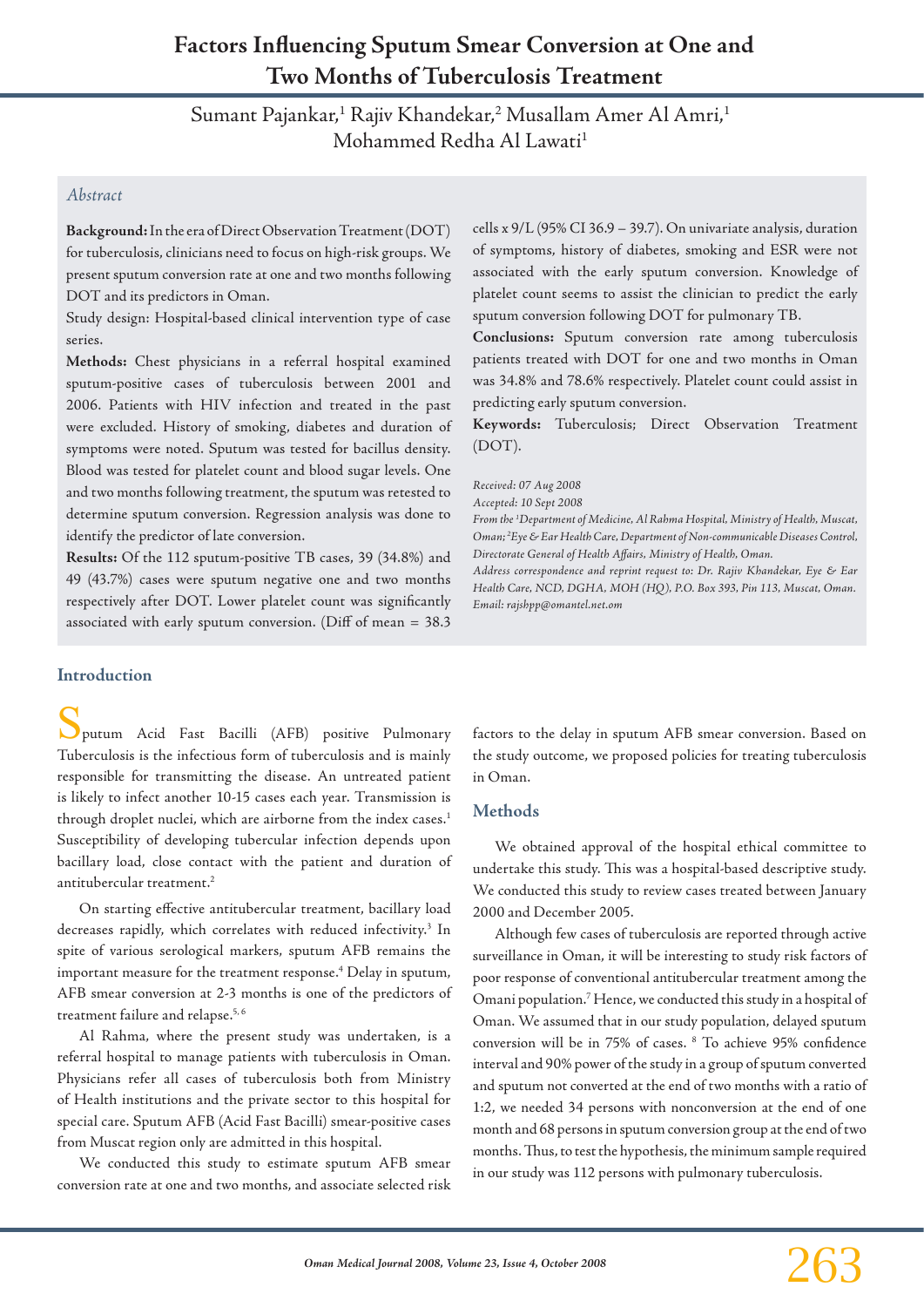Two physicians and an epidemiologist were the study investigators. All patients with pulmonary tuberculosis from different hospitals and health centers of the Muscat region, Oman, that were referred from 2000 to 2005 were included in our study. These patients were newly diagnosed with sputum positive for AFB and Mycobacterium sensitive to the first line of anti-TB treatment. Drug-resistant relapse cases and patients with HIV infection were not included in our study.

As per the policy of the Ministry of Health, all sputum AFBpositive Pulmonary Tuberculosis cases are admitted in our hospital to ensure supervised treatment of two months duration. At the time of admission, blood was collected for tests such as complete blood count (CBC), erythrocyte sedimentation rate (ESR), blood sugar, HIV, liver function test (LFT), and renal function test (RFT).

Sputum was collected for testing culture for AFB and its sensitivity to conventional antitubercular antibiotics. For AFB culture, we used Lowenstein-Jensen solid medium and BACTEC (Becton Dickenson) liquid medium. Laboratory technicians were trained in the field of tuberculosis stained and reported sputum AFB smear slides. Routinely, some of these slides selected randomly were sent to Central Laboratory for quality control. Sputum was stained with Ziehl-Neelsen technique. Positive slides for AFB were categorized into (1) 1 to 9 / 100 fields, (2) 10 to 99/100 fields, (3) 100 to 999/100 fields and were labeled as +, ++, +++ respectively.

Chest physicians determined cavitations, laterality of lung involved and presence of consolidation or other complications such as effusion and hilar lymph node involvement. In few cases, opinion of radiologist was obtained on x-ray chest.

Each patient's demographic profile, clinical details (symptoms, physical findings), results of radio imaging, sputum status, blood investigations, diabetes mellitus/smoking history, treatment details, and treatment outcomes were recorded.

The disease classification, treatment protocol, and evaluation of treatment outcome of pulmonary tuberculosis were defined as per the standard guidelines.9 The first line antitubercular treatment was started using isoniazid (H), rifampicin (R), pyrazinamide (Z), ethambutol (E). Patients received supervised treatment for the first two months.

Sputum smears were examined for AFB every week. If sputum was found to be negative, it was repeated. Blood tests and x-ray chest were repeated after four and eight weeks of treatment. Patients were discharged at the end of eight weeks of intensive therapy only if three consecutive sputum smears were negative for AFB. Sputum AFB culture/sensitivity test was repeated at the end of two months if sputum remained positive for AFB. This was to determine whether the organisms had developed resistance to any

drug. The same four antitubercular drugs were included in the regimen and continued for one more month.

The computerized case records of patients were maintained by using Al Shifa, a locally made software by the Ministry of Health. The names of the patients were de-linked and a unique identification code was given to each record. Microsoft XL ® spreadsheet was used to collect pre-tested variables from case records. The data was analyzed using univariate parametric method with help of Statistical Package for Social Studies (SPSS 11). We calculated frequencies and percentage proportion. To compare outcomes at end of one and two months, we used Risk Ratio and its 95% Confidence Interval. We also used STATCALC of EPI6 software to estimate chi-square and p values. To identify the predictors of sputum conversion at the end of two months, we conducted logistic regression analysis. Those variables having significant association in univariate analysis, age, sex, and few known variables, found to be clinically significant in other studies were entered using step-in method in the regression model.

#### **Results**

In our series, 112 persons (51 males and 61 females) were reviewed for sputum conversion at one and two months following treatment for pulmonary tuberculosis. The characteristics of the patients are given in Table 1. Twenty-eight patients were of under 20 years of age.

|                       |             | Number | Percent |
|-----------------------|-------------|--------|---------|
| Sex                   | Male        | 51     | 45.5    |
|                       | Female      | 61     | 54.5    |
|                       | <20 years   | 28     | 25.0    |
| Age group             | 21 to 40    | 42     | 37.5    |
|                       | 41 to 60    | 34     | 30.4    |
|                       | 61 and more | 8      | 7.1     |
| Resident of (Wilayat) | Muscat      | 9      | 8.0     |
|                       | Muttrah     | 35     | 31.3    |
|                       | Bausher     | 9      | 8.0     |
|                       | Seeb        | 33     | 29.5    |
|                       | Al Amerat   | 12     | 10.7    |
|                       | Quriyat     | 14     | 12.5    |
| History of smoking    | Yes         | 30     | 26.8    |
|                       | No          | 74     | 67.0    |
|                       | Missing     | 8      | 7.2     |
|                       | Yes         | 28     | 25.0    |
| History of diabetes   | No          | 84     | 75.0    |
| Total                 |             | 112    | 100.0   |

**Table 1:** Characteristics of patients with pulmonary tuberculosis (Oman TB study 2007)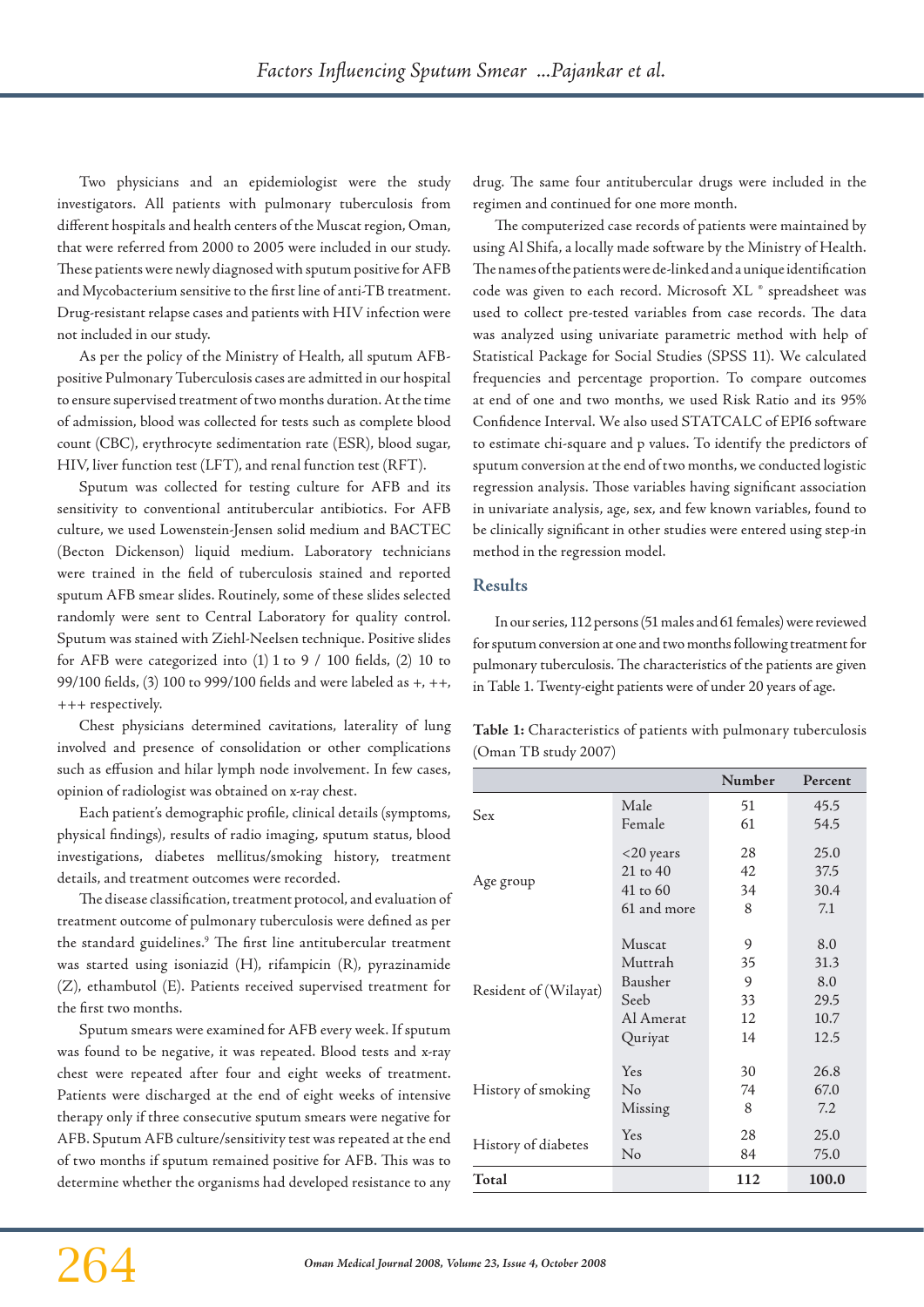The rate of sputum conversion at the end of one month of treatment was 34.8% while it was 44.7% between one and two months. The conversion rates for different variants were calculated.

The rates at one and two months after treatment were analyzed using univariate method. (Table 2)

**Table 2:** Sputum conversions after one and two months of DOT for pulmonary tuberculosis and their associated factors (Oman TB study 2007)

| $N = 112$                           | At end of one month<br>$(n=39)$ |          | At end of two months<br>$(n=49)$ |          | Validation             |  |
|-------------------------------------|---------------------------------|----------|----------------------------------|----------|------------------------|--|
|                                     | Number                          | Percent  | Number                           | Percent  |                        |  |
| Total                               | 39                              | 34.8     | 49                               | 43.7     |                        |  |
| Sex                                 |                                 |          |                                  |          |                        |  |
| Male                                | 21                              | 53.8     | 23                               | 46.9     | $RR = 1.17$            |  |
| Female                              | 18                              | 46.2     | 26                               | 53.1     | 95 % CI (0.73 - 1.87)  |  |
| Age group                           |                                 |          |                                  |          |                        |  |
| $<$ 20 years                        | 13                              | 46.4     | $11\,$                           | 22.4     |                        |  |
| 21 to 40                            | 15                              | 35.7     | 20                               | 40.8     | $\chi^2 = 1.354$       |  |
| 41 to 60                            | $\, 8$                          | 23.5     | 14                               | 28.6     | $df = 3$               |  |
| $61$ and $+$                        | $\overline{3}$                  | 37.5     | $\overline{4}$                   | 8.2      | $P = 0.67$             |  |
| Wilayat                             |                                 |          |                                  |          |                        |  |
| Muscat                              | $\overline{4}$                  | $8.0\,$  | $\overline{\mathbf{3}}$          | $8.0\,$  |                        |  |
| Muttrah                             | 15                              | 31.3     | 16                               | 31.3     |                        |  |
| Bausher                             | $\overline{4}$                  | $8.0\,$  | $\overline{4}$                   | $8.0\,$  | $\chi^2 = 4.11$        |  |
| Seeb                                | $10\,$                          | 29.5     | 12                               | 29.5     | $df = 5$               |  |
| Amerat                              | $\mathbf{1}$                    | $10.7\,$ | 7                                | $10.7\,$ | $P = 0.53$             |  |
| Quriyat                             | 5                               | 12.5     | $\overline{7}$                   | 12.5     |                        |  |
| History of smoking                  |                                 |          |                                  |          |                        |  |
| Yes                                 | $\overline{9}$                  | 23.1     | 11                               | 22.4     | $RR = 1.02$            |  |
| No                                  | 30                              | 76.9     | 38                               | 77.6     | 95% CI (0.59 - 1.77)   |  |
| <b>Diabetes</b>                     |                                 |          |                                  |          |                        |  |
| No                                  | 32                              | 82.1     | 36                               | 73.5     |                        |  |
| Yes but controlled                  | $\mathbf{1}$                    | 2.6      | $\mathbf{1}$                     | 2.0      | $RR = 1.12$            |  |
| Yes but uncontrolled Diabetes       | 6                               | 15.4     | 12                               | 24.5     | 95% CI $(0.89 - 1.40)$ |  |
| Lung involvement                    |                                 |          |                                  |          |                        |  |
| Unilateral                          | 20                              | 51.3     | 23                               | 46.9     | $RR = 1.10$            |  |
| Bilateral                           | 19                              | 48.7     | 26                               | 53.1     | 95% CI $(0.69 - 1.76)$ |  |
| Cavity in lung                      |                                 |          |                                  |          |                        |  |
| Present                             | 13                              | 33.3     | 30                               | 61.2     | $RR = 0.52$            |  |
| Absent                              | 26                              | 66.7     | 19                               | 38.8     | 95% CI $(0.31 - 0.88)$ |  |
| Duration of symptoms                |                                 |          |                                  |          |                        |  |
| <1 month                            | 22                              | 56.4     | 16                               | 32.7     |                        |  |
| $1$ to $2\,$                        | 10                              | 25.6     | 21                               | 42.9     | $\chi^2 = 5.45$        |  |
| $2$ to $3$                          | 5                               | 12.8     | $\overline{7}$                   | 14.3     | $df = 4$               |  |
| $4$ to 5                            | $\mathbf{1}$                    | 2.6      | 2                                | 4.1      | $P = 0.24$             |  |
| $5 + months$                        | $\mathbf{1}$                    | 2.6      | 3                                | 6.1      |                        |  |
| <b>Bacilli Load</b>                 |                                 |          |                                  |          |                        |  |
| One plus                            | 16                              | 41.0     | 4                                | 8.2      | $\chi^2 = 19.1$        |  |
| Two plus                            | $10\,$                          | 25.6     | 7                                | 14.3     | $df = 2$               |  |
| Three plus                          | 13                              | 33.3     | 38                               | 77.6     | $P = 0.00007$          |  |
| <b>ESR</b>                          |                                 |          |                                  |          |                        |  |
| $<$ 50 mm /1hr                      | $10\,$                          | 25.6     | $\,8\,$                          | 16.3     | $RR = 1.54$            |  |
| $\geq 50$ mm /1hr                   | 29                              | 48.7     | 40                               | 40.8     | 95% CI $(0.67 - 3.52)$ |  |
| ESR: Erythrocyte sedimentation rate |                                 |          |                                  |          |                        |  |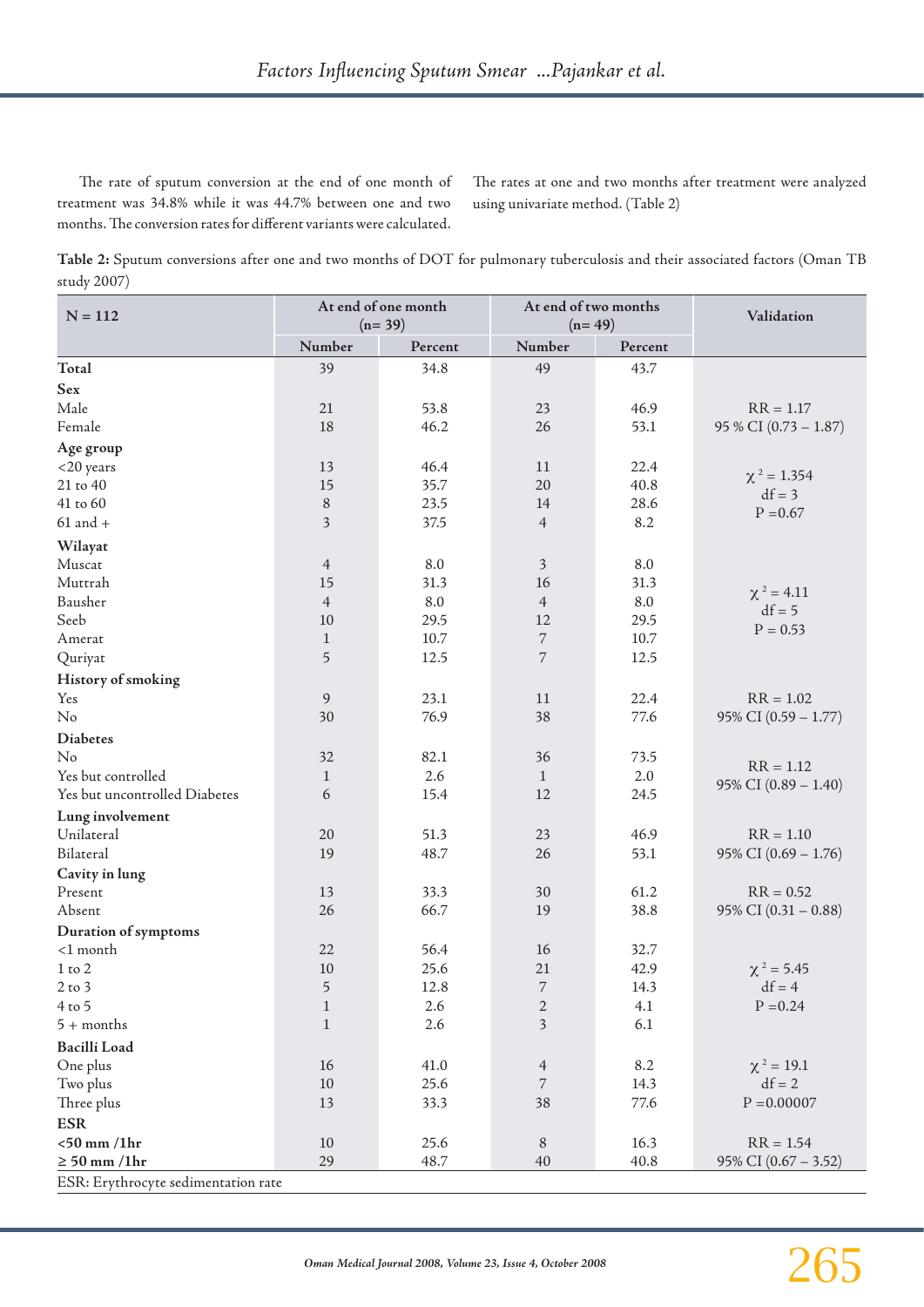At the end of one month, the platelet count in 39 patients was 408.10 cells x  $10^9$ /L (SD 126.425), while it was 446.4 cells x  $10^9$ /  $L(SD = 145.6)$  at the end of three months. Thus, platelet count was significantly higher at three months compared to one month (Difference of Mean = 38.3, 95% confidence interval 36.9 – 39.7). The mean level of blood sugar was  $6.485$  mmol/L (SD = 2.949) at the end of one month of treatment, while it was 8.34 mmol/L (SD = 5.97) at the end of three months of treatment. Thus, blood sugar level was significantly higher at the end of three months compared

to the end of one month of treatment (Difference of Mean = 1.85, 95% CI 1.7 -2.0). Bacillus load, platelet count, and blood sugar levels were found to be individually and significantly associated with the sputum conversion rate.

We included age of patient and platelet count at the start of treatment as continuous variables while sex, area of residence, smoking habit, diabetes, basilar density in the sputum, ESR and the duration of symptoms in months as categorical variables in the binominal regression model. (Table 3)

| Table 3. Predictors of sputum conversion at two months following DOT for pulmonary tuberculosis (Oman TB study 2007) |  |  |  |
|----------------------------------------------------------------------------------------------------------------------|--|--|--|
|----------------------------------------------------------------------------------------------------------------------|--|--|--|

| Predictor           |                                                                     | Sputum conversion at 1 month        |                              |                                | Sputum conversion between 1 and 2 months |                                      |                              |                                |         |
|---------------------|---------------------------------------------------------------------|-------------------------------------|------------------------------|--------------------------------|------------------------------------------|--------------------------------------|------------------------------|--------------------------------|---------|
|                     |                                                                     | Adj Odd's<br>ratio                  | 95% Confidence<br>Interval   |                                | P value                                  | Adj Odd's<br>ratio                   | 95% Confidence<br>Interval   |                                | P value |
| Constant            |                                                                     | 8.57                                |                              | $-1.699$                       |                                          |                                      |                              |                                |         |
| Sex                 | Male<br>Female                                                      | 1.12<br>1.00                        | 0.33                         | 3.77                           | 0.85                                     | 1.04<br>1.0                          | 0.24                         | 4.62                           | 0.96    |
| Age                 |                                                                     | 0.98                                | 0.93                         | 1.03                           | 0.41                                     | 1.01                                 | 0.96                         | 1.06                           | 0.84    |
| Duration of symptom | $<$ 1 month<br>$1$ to $2$<br>$2$ to $3$<br>$4$ to 5<br>$5 +$ months | 3.17<br>4.64<br>0.56<br>0.37<br>1.0 | 0.29<br>0.48<br>0.04<br>0.02 | 35.09<br>44.89<br>7.05<br>7.29 | 0.35<br>0.19<br>0.65<br>0.51             | 0.31<br>0.20<br>3.71<br>1.74<br>1.00 | 0.03<br>0.03<br>0.35<br>0.13 | 2.86<br>1.66<br>38.92<br>23.74 |         |
| Bacillus density    | One plus<br>Two plus<br>Three plus                                  | 690,000<br>2.9<br>1.0               | 0.60                         | 107.13                         | 0.07                                     | $\boldsymbol{0}$<br>0.24<br>1.00     | 0.01                         | 4.39                           | 0.34    |
| Platelet Count      |                                                                     | 1.0                                 | 0.99                         | 1.02                           | 0.04                                     | 1.00                                 | $\mathbf{1}$                 | 1.009                          | 0.07    |
| Cavity in lung      | Yes<br>No                                                           | $\mathbf{1}$<br>1.09                | $0.47 - 2.52$                |                                | 0.84                                     | $\mathbf{1}$<br>0.0001               |                              | $0.000 - 3.61 \times 10^{68}$  | 0.92    |

The platelet count after treatment and bacilli load before treatment were the predictors of sputum conversion rates at one and two months after treatment.

#### **Discussion**

Adj : Adjustment

In our study, new cases of pulmonary tuberculosis two months after DOT showed sputum conversion rate of 78.5%. This rate was significantly higher compared to 34.8% at the end of the first month of treatment. Although low platelet count, area of residence and uncontrolled blood sugar were associated with the poor sputum conversion rate, we did not find any predictor that was significantly associated with the sputum conversion after two months of DOT in Oman.

There were some limitations in our study. Compared to other

studies, the duration of treatment in our study was to some extent shorter. We also excluded cases of pulmonary tuberculosis with HIV and those treated for pulmonary tuberculosis in the past. Hence our study results should be compared with the outcomes of other studies with caution. The information on smoking lacked further details such as frequency, duration, type, and continuity of smoking. Perhaps, that is the reason why we could not accurately associate smoking to the sputum conversion.

We used sputum conversion as the indicator for assessing response to DOT for cases of pulmonary tuberculosis. AFB (acidfast bacilli) in sputum smear is the diagnostic test with 95.6% specificity.<sup>10, 11</sup> Therefore, sputum AFB conversion is the most suitable indicator to evaluate the treatment response.12 Hobby et. al. found that the smear and culture of tuberculosis organisms are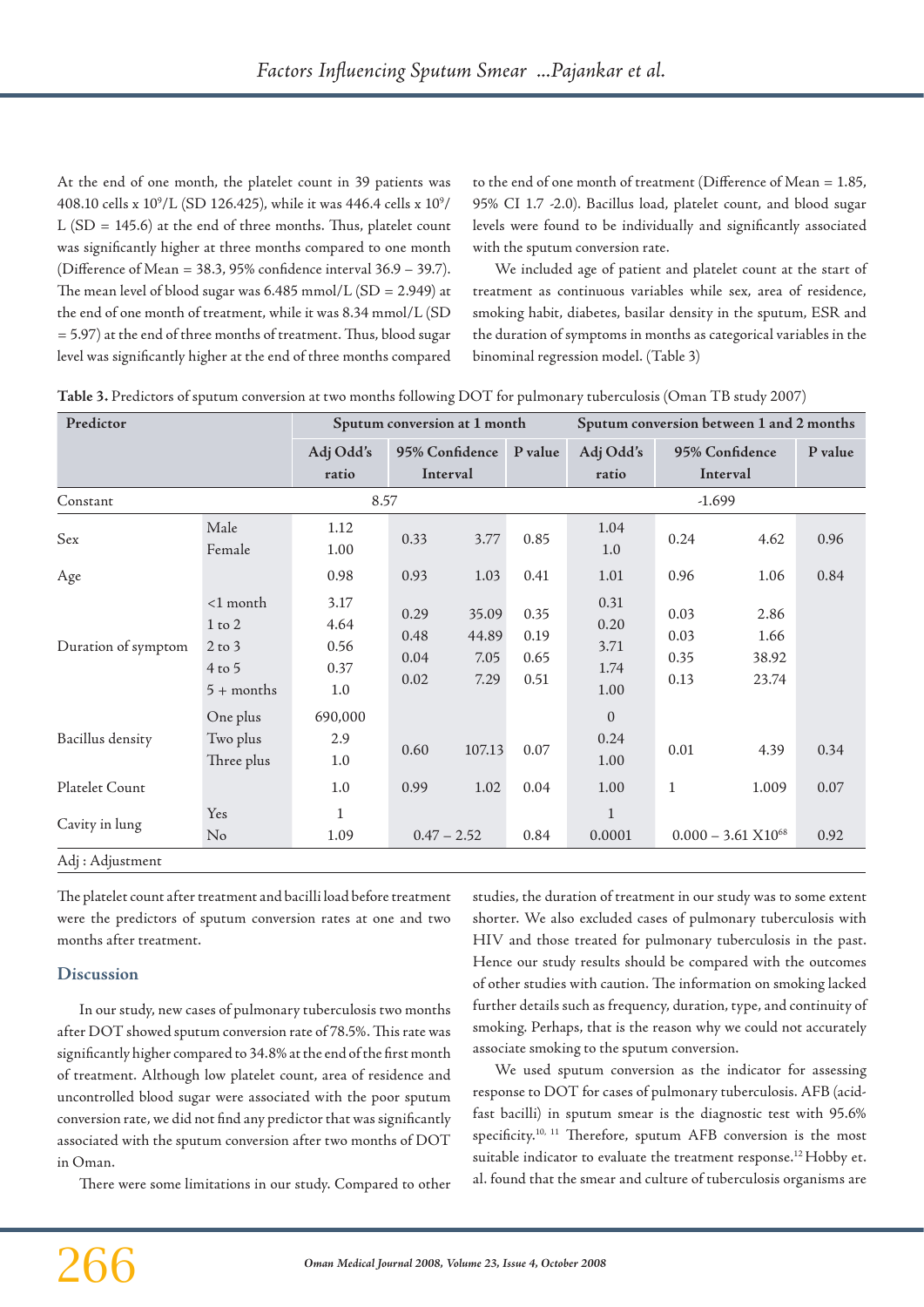significantly associated.13 But the latter test takes a longer time and often the organisms do not grow in cultures from a small sample. Hence, it is not suitable to follow up all cases being treated.

In spite of intensive treatment for two months, some patients remained sputum AFB positive. These persistently positive cases have been noted in the literature and they are due to treatment failure/relapse.<sup>14, 15</sup> One could argue that resistance to conventional drug therapy in patients could be the reason for non-conversion after two months in our study. The alternative explanation of nonresponse could be differential compliance among patients. Since all our patients were treated under direct observation, noncompliance of the medication was less likely to be responsible for resistance.

Sputum conversion rate of 78.5% at the end of two months of DOT for pulmonary tuberculosis matched with 82.4% cure rate noted by Gopi et al. and 75% by Reider HL.<sup>16, 17</sup> But it was still lower than 85% found in Bangladesh and 91% reported in India following a short course of DOT.18, 19 Conversion at the end of one month of treatment in our study was only 34%. Clinicians treating cases of pulmonary tuberculosis should wait and should continue DOT as these cases at the end of two months showed better smear conversion rates. Patients with sputum positive at the end of two months constituted 21.4% of the total participants and they continued similar treatment even after two months. Further followup could show if they have additional sputum conversion at a later date. Scientists have followed cases up to two years after completion of treatment to review relapse.20

Gender was not associated with the sputum conversion rate in our study. Balasubramanian et al. found that males were more likely to default in taking regular medications for tuberculosis compared to female patients in India. Therefore, smear conversion rate is likely to be better in females than in males.<sup>21</sup> Lack of supervised treatment in developing countries, but admitting all cases of tuberculosis and providing them free of cost treatment and care in Oman could be responsible for the reduced gap among males and female patients in our study.

Patients with pulmonary tuberculosis of age <30 years responded earlier than those with more than 30 years of age. However, sputum conversion rate at two months was not significantly associated with age. Arora et al. in India observed that geriatric patients had lower smear conversion rate compared with younger patients.<sup>22</sup> As half the participants in our study were under 40 years of age, the effect of confounders such as diabetes and supervised treatment in elderly population ensuring adequate compliance could have resulted in insignificant association of age and smear conversion rate.<sup>23</sup>

Although patients with low bacillary density had a higher smear conversion rate at the end of two months in our study, the

element of chance in this observation could not be ruled out. Low pretreatment bacillary load was the predictor of high cure rate in other studies.<sup>6, 8</sup>

Increased platelet count was a factor associated with late response to the treatment in Turkey.<sup>24</sup> In our study, also the low platelet count was significantly associated with early sputum conversion.

Diabetes is of epidemic proportion in >20 years old population in Oman.25 Hence, it is essential that the role of diabetes in sputum conversion be studied. A study in India suggested that although patients with combined pathologies of pulmonary tuberculosis and diabetes mellitus had higher sputum conversion rate compared to the rate in non-diabetic patients in our study we did not find any significant association of these two factors.<sup>26</sup> Supervised control of diabetes for two months in hospitalized patients might have reduced the difference between non-diabetics and well-controlled diabetic patients in our study.

Hematological parameters are indirect indicators to determine the severity and type of tuberculosis.27 High platelet count is linked to severe pulmonary tuberculosis. In our study, sputum conversion is associated with the pretreatment platelet count. Dominguez et al. indicated that high ESR seems to be associated with a longer time to convert sputum in active pulmonary tuberculosis.<sup>28</sup> In our study, such association was not observed.

Singla et al. found that the presence of lung cavities in a patient with pulmonary tuberculosis was associated with the delayed sputum rate following DOT.6 Although half of the patients had cavities in their lungs, the association of cavitations and sputum conversion rate at two months was not statistically significant. Immunocompromised patients especially with HIV rate of cavitations is low.29 As in our study we had excluded patients with HIV, such observation is logical.

We evaluated the sputum conversion based on the smear examination alone and could not confirm through testing of sputum for tubercular bacilli culture after one and two months of treatment. It is possible that smear exhibited dead bacilli but the patient responded to the DOT treatment. Perhaps culture would have shown a higher rate of sputum conversion. Different studies conducted by Singla R. et al., Gopi P G et al., A. Dominguez-Costellano et. al. studied sputum conversion rate based on the smear examination.<sup>6,16,28</sup> All these studies were carried out in the present decade. We recommend that studies to review the impact of tuberculosis treatment should include culture tests in the future.

We evaluated various factors associated with sputum conversion rate following two months of DOT in the Omani population. Pretreatment bacillary load and thrombocytosis were